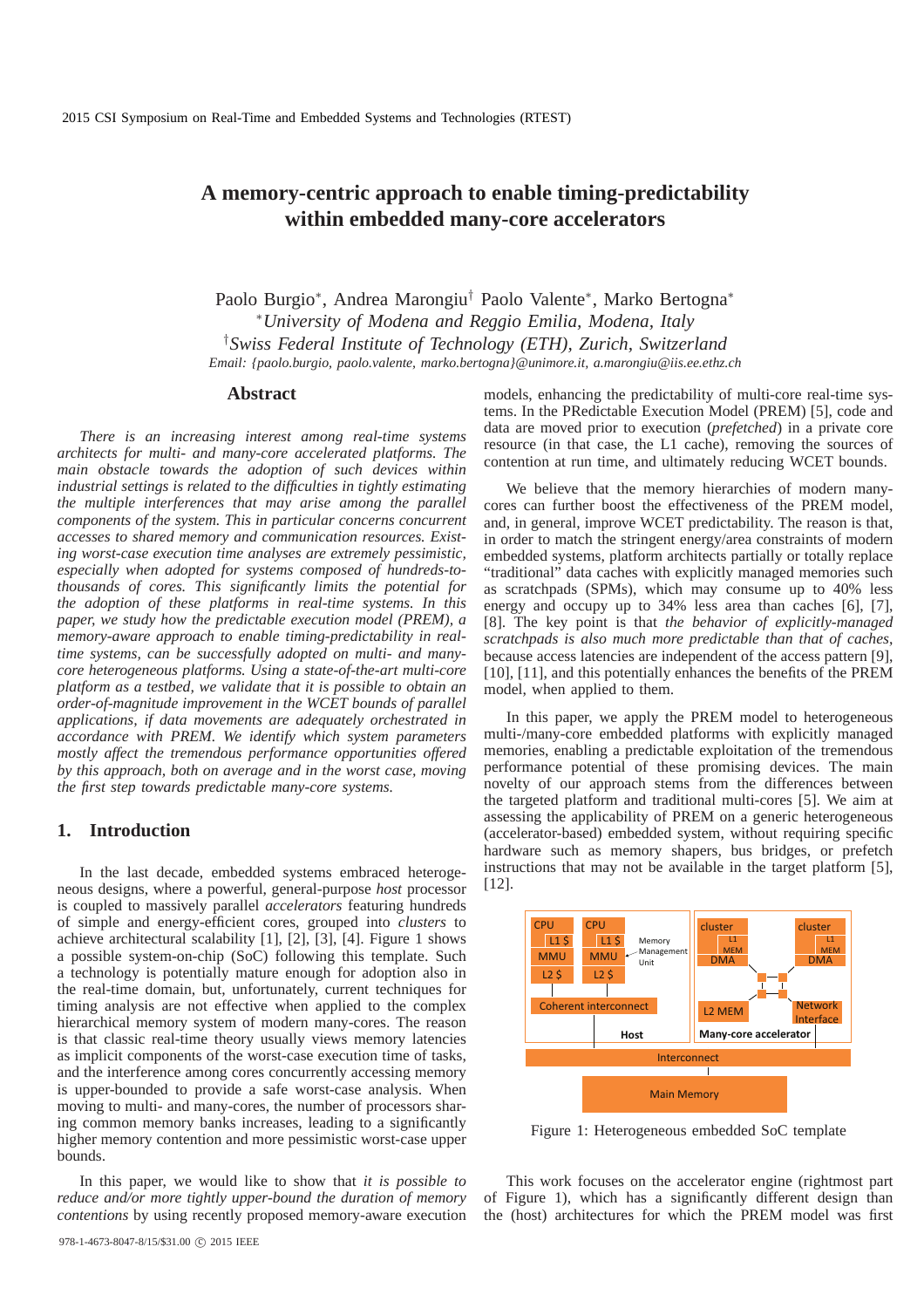proposed. The (many) cores in the accelerator are designed for energy efficiency, and are thus based on a simpler instructionset architecture (ISA). Typically, they are not capable of running a full-fledged operating system (like the host counterparts), but usually rely on streamlined middleware or native runtime systems running on top of bare metal [2], [3], [13].

Using a representative embedded heterogeneous system, namely, the TI Keystone II EVMK2H board [14], we demonstrate the great potential of the PREM execution model for achieving predictable execution times on embedded multi-/many-core platforms. We model the principal system-level components that influence the execution time of parallel tasks, identifying how the WCET varies depending on the number of cores. These results constitute a first step towards the definition of the necessary models and system background to develop sound memory-aware scheduling algorithms and schedulability tests for heterogeneous many-core systems based on PREM.

This paper is structured as follows. Section 2 reviews a few works related to our contribution, and describes the PRedictable Execution Model. Section 3 shows the heterogeneous architecture considered in this work, and the testbed platform, while Section 4 introduces our timing analysis methodology for PREM and non-PREM applications running on top of it. Experiments are presented in Section 5 to validate the approach. Finally, Section 6 concludes the paper.

# **2. State of the art and overview of PREM**

In the recent years, an increasing number of works explicitly modeled memory delays in the schedulability analysis of multicore systems. The memory access latency is basically split in two parts: i) the time that a task must wait due to simultaneous concurrent memory accesses (*memory-contention delay*), and ii) the time required to physically retrieve or store a datum (*physicalaccess delay*).

Classic real-time theory usually views the above latencies as implicit components of the worst-case execution time of tasks. The size of these components is then typically estimated under the assumption that task scheduling algorithms are unaware of the relation between the schedule they produce and the resulting memory latencies. Unfortunately, this approach becomes more and more pessimistic as the number of cores sharing common memory areas increases. Whereas, on one side, memory contention increases with this number, on the other side, with appropriate memory-aware solutions, it is possible to reduce or upper-bound more tightly the duration of memory contentions. This is one of the main motivations of our proposal and of the literature surveyed in this section.

**Solutions for controlling memory contention.** In [12], Pellizzoni et al. analyze the impact of commercial off-theshelf (COTS) peripherals on the task execution times for single processor systems, providing a solution for preserving real-time feasibility in the presence of heavy I/O. Peripherals with a heavy I/O load are shown to increase the overall memory access latency, making jobs last up to 44% longer. A special *peripheral gate* is proposed to shape the traffic coming from external devices for preserving the schedulability of the real-time tasks.

Yun et al. [15] introduced *MemGuard*, a framework that aims at guaranteeing memory performance isolation similarly to what happens for CPUs. Each core is assigned a fraction of the memory bandwidth, controlling per-task memory access rates to obtain a lower memory worst-case delay. In [16], the same authors exploited the above memory-throttling strategy for dealing with mixed-criticality fixed-priority tasks, where one core is dedicated to execute critical tasks, while the remaining cores execute besteffort workload.

**Explicitly-managed local memories.** Explicitly-managed local memories are a well known paradigm for real-time systems, as well as for general multi- and many-core systems. They may consume up to 40% less energy and occupy up to 34% less area than caches [6], [7], [8]. They are also cheaper than caches. Finally, and most importantly for real-time applications, *their behavior is much more predictable*, as access latencies are independent of the access pattern. A lot of research has been carried out on these memory architectures. A detailed survey is available in [6].

Chattopadhyay et al. [8] statically allocate data into the virtual SPM space, of a multi-core system with no caches, ultimately aiming at increasing the predictability of real-time tasks. Although we don't specifically target systems with no caches (but rather use SPMs to exclusively store per-task input and output data sets), our work proves how approaches such as in [8] can be easily adopted, and are even more effective, if applications follow a PREM-like scheme.

Unfortunately, the use of explicitly-managed local memories entails some unavoidable issues, related to moving data back and forth between a limited-size local memory and a larger shared memory. Examples are pointer aliasing and pointer invalidation. In this respect, dedicated memory management units are proposed in [11], [17] to address these issues without requiring wholeprogram pointer analysis, while making memory accesses timepredictable.



Figure 2: PRedictable Execution Model in a parallel environment

**Prefetch-based solutions and PREM**. Starting from the seminal work in [12], in [5] Pellizzoni et al. introduced PREM (*PRedictable Execution Model*), a new task execution model in which tasks are split into pairs of *memory* and *computational* phases. Figure 2 shows the distribution of memory accesses both in PREM and non-PREM models. In a first memory phase, tasks retrieve and copy data from the main memory into the local cache of the core they are executing on, whereas, in the following, computational phase, they elaborate non-preemptively previouslycached data. This execution model allows the variability of memory-contention latencies to be greatly reduced, by explicitly controlling memory accesses during memory phases. As such, it allows the overall task execution times to become much more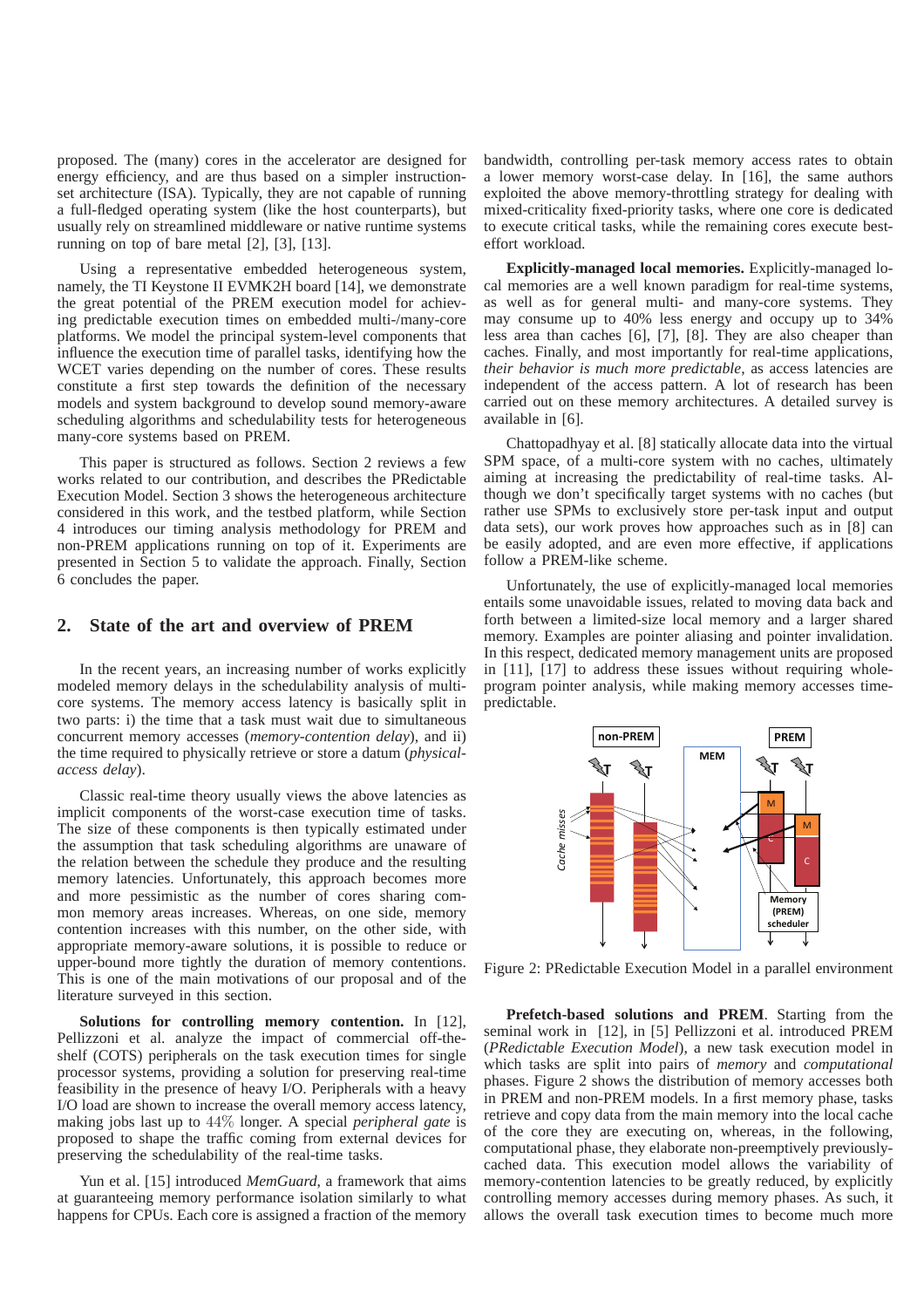predictable. Addressing single-core systems, a PREM-compliant co-scheduler is proposed granting main-memory access only when the task being executed on the processor is in the computational phase, without incurring memory conflicts. To enforce this scheduling policy, the co-scheduler relies on the presence of a *Real-Time Bridge*, which arbitrates the access to memory in a time-sharing fashion. This is however **not** the case of our work, whose approach is *completely on the software point of view*, i.e., it does not need additional hardware other than the one which is usually already shipped embedded in a board (e.g., one or more DMA engines).

Different memory-aware scheduling policies for PREMcompliant tasks are evaluated in [18] by simulating synthetic task systems on platform with 4 cores. While failing to detect the worst-case scenario, the simulations show that, on average, the best results are obtained by promoting memory phases over computational phases, *highlighting once more the importance of memory-centric scheduling in multi-core systems*. The schedulability analysis of one of these schedulers is presented in [19].

## **3. Heterogeneous target platform**

This work explores the applicability of the PREM model to heterogeneous multi- and many-core platforms with explicitlymanaged shared memories. Figure 1 shows the *generic* architecture targeted in this work. It couples a powerful generalpurpose processor (the *host*), featuring sophisticated cache hierarchy, Memory Management Units (MMUs) to support virtual memory and full-fledged operating system, and a programmable manycore *accelerator* composed of one or more clusters of simple processors, to which critical portions (*kernels*) of applications are offloaded.



Figure 3: TI Keystone II 66AK2H12 platform.

**Keystone II Architecture**. As a testbed, we chose the Keystone  $II<sup>TM</sup>$  [14] by Texas Instruments, a widely-known, well supported multi-core platform available on the market. Figure 3 shows the target board, named Keystone II EVMK2H [14], which embeds an ARM ®Cortex host Quad-core and a cluster of eight Digital Signal Processing cores of the TMS320C66x family (also alled *CorePac*) as an accelerator. While the final target of our work are many-core systems composed of tens-to-hundreds of cores, the adopted platform allows modeling typical design choices made at cluster level for cluster-based many-core systems such as [1], [2], [3], [4]. In this sense, the accelerator subsystem of Keystone II can be seen as a single cluster of a many-core design. This work focuses on the implementation of the PREM execution model at cluster level. Introducing multiple clusters in the model will be the next step of our research.

**Keystone II memory system and PREM**. In TI Keystone II, each DSP is a Very-Long Instruction Word core (VLIW), with L1 and L2 caches, and a L2 software-managed data memory, which we will leverage to implement PREM. The platform has also an on-chip scratchpad memory shared among the host and the accelerator, called Multicore Shared Memory Controller, or MSMC, and an off-chip DDR SRAM. Figure 3 also highlights the host and accelerator memory space (respectively the boxed and gray areas): due to these memory space restrictions, communication between the host and the accelerator sub-system happens **only** through the shared banks of the MSMC and DDR memory. For this reason, under PREM, the full working data set is atomically moved off and forth the MSMC and the local L2 scratchpad to implement the memory  $-$  M phase. This can be done in a very efficient way using the on-chip DMA engine, called Enhanced Direct Memory Access (EDMA). Since the DMA is a unique shared resource, concurrent M phases will be sequentialized, introducing a potential bottleneck that we aim at analyzing.

**Programming the Keystone II**. Heterogeneous many-cores are significantly different from "traditional" single-core architectures, mainly for their complex, hierarchical memory system. As a consequence, programming models have evolved through the years to include heterogeneous computing resources (host vs. accelerators) and to expose the memory system and data transfers to programmers. Noticeable examples are OpenCL [20] and the recent OpenMP 4.0 specifications [21], both supported in Keystone II. Currently, software architects rely on the so-called *offload* execution model, where an application runs on the host cores, and its computationally-intensive kernels are executed in the accelerator subsystem. After the offloading sequence, parallel threads running on the cores of the accelerator subsystem are responsible for triggering additional DMA transfers into local or private memories (see Figure 5), if needed. We organize these transfers to implement the memory – M phase of PREM tasks.

### **4. Architecture modeling and Worst Case analysis**

In this section we explore the applicability of PREM to the target multi-core platform. The advantage of PREM-compliant code against "traditional" code is that all processing happens on local data, with no interfering traffic<sup>1</sup>. Hence, the worst-case timing analysis can be less "conservative" than in the non-PREM case, leading to lower WCET estimates. In traditional analysis made on non-PREM code, we don't "pay the price" of the M phase and its DMA transfers, but we then must take into account the contention for accessing the (shared) MSMC banks by the parallel tasks.

We first describe the timing model of the platform, which we then use to support the worst-case execution time (WCET) analysis of a generic application running on it. Table 3 summarizes the main architectural parameters of the Keystone II 66AK2H12 board [14]. Latency estimates for MSMC and L2 (two lowermost rows) come from Texas Instruments <sup>2</sup>. Here, it is important to recall that the multi- and many-core accelerators we consider are

<sup>1.</sup> Several techniques exist to identify the "local data" of a task, either *via* compiler analysis [5], or making them explicit using programming models such as OpenCL [20] or OpenMP [21]. However, we do not cover this aspect, here.

<sup>2.</sup> For more details, see official Keystone II tutorials by TI, e.g., http://keystoneworkshop.googlecode.com/svn/trunk/preliminary/MoreAboutCache\_AndMPAX.pptx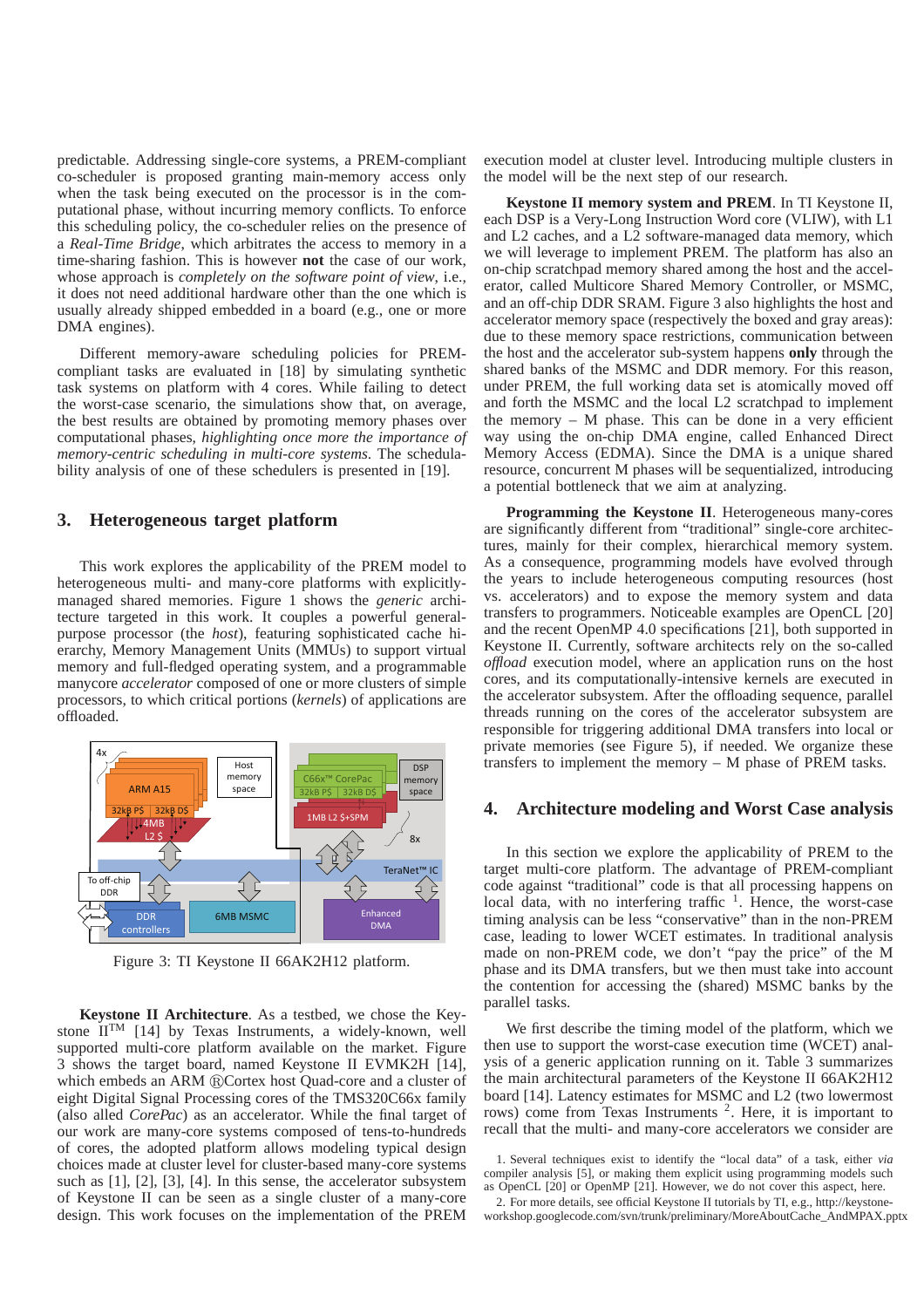significantly simpler than a "standard" core such as the one in the host (see Sections 1 and 3). Since these cores typically don't feature, e.g., MMUs nor branch predictors, the complexity of worst-case analysis is greatly reduced, and this is a key point of our approach.

| NOP instr.                       | <i>Specified</i> | Parallel instr.      | $0$ cyc.  |
|----------------------------------|------------------|----------------------|-----------|
| Normal instr. $(t_{asm\_instr})$ | 1 cvc.           | LD (cached)          | $+0$ cyc. |
| $LD - Load$ (MSMC) $(t_{LD})$    | $+20$ cyc.       | LD $(L2)$ $(t_{LD})$ | $+7$ cyc. |
| $ST - Store (MSMC)$              | $+0$ cyc.        | ST(L2)               | $+0$ cyc. |

Table 1: C66x instruction costs.

**Modeling the 'C' phase of PREM, and non-PREM code**. Parameters in Table 3 allow us to model application execution time on the Keystone II. Being C66x a VLIW architecture with a width of 8 instructions, its CPI (Cycles-per-instruction) varies from  $0,125 (= 1/8, \text{ in case } 8 \text{ instruction are executed})$ in parallel) to 1 (when only 1 instruction is executed). We developed a tool which analyzes the assembly code produced by the Co6x<sup>TM</sup> compiler (from Texas Instrument's MCSDK), and assigns a "penalty" for each instruction.



Figure 4: Excerpt of C66x code.

Figure 4 shows an excerpt of C66x assembly code. As shown, parallel instructions are marked with the '||' symbol, while a NOP instruction has an argument representing the number of stall cycles of the core. We perform a WCET analysis of both i) the non-PREM version and ii) the computation phase (C) of the PREM version of an application, by assigning a timing cost to each instruction, depending on its type. Table 1 shows the costs considered for every type of instruction. With these numbers, we can simply derive the time spent in the computing phase as:

$$
t_C = \sum_{\text{V instruction kinds}} n_{asm\_instr} * t_{asm\_instr}, \tag{1}
$$

where  $n_{asm\_instr}$  and  $t_{asm\_instr}$  represent the number of instructions of a particular kind, and the time it takes to execute the instruction, respectively.

For load (LD) and store (ST) instructions, Table 1 shows *additional* cycles (other than the ones already spent in the core pipeline). The extra cost for a memory load  $t_{LD}$  can be either 20 or 7 cycles depending on where data is allocated (MSMC or L2):  $t_{asm}$  instr for LD and ST are increased with numbers from Table 1, depending on the memory bank where related data are. The L1 data cache has a write-through policy, but the cost for a write is 0 cycles thanks to the use of asynchronous post-storing techniques (a.k.a. *delayed-storing*, or *lazy-storing*). Putting these numbers in Equation 1, we correctly capture the execution time of

| Block size  | $\parallel$ 1 block | 2 blocks | 4 blocks | 8 blocks |
|-------------|---------------------|----------|----------|----------|
| 4 kB block  | 0.488               | 0.366    | 0.427    | 0.336    |
| 32 kB block | 0.153               | 0.137    | 0.130    | 0.130    |
| 64 kB block | 0.122               | 0.114    | 0.114    | 0.111    |

Table 2: DMA cost for transfering a single byte (microseconds)

both non-PREM applications (data resides in MSMC) and PREM applications (data resides in local L2 memory) without accounting for the M phase.

**Modeling the 'M' phase of PREM**. In order to perform WCET analysis of PREM-compliant applications, we also need to correctly model the DMA transfers from global MSMC to local (L2) scratchpad memories. To do so, we performed an extensive set of experiments to derive the minimum bandwidth for DMA transfers of blocks of different sizes. For reasons of space we will not describe our analysis in details here, but only the main outcomes. In a typical scenario for the target system [13], [20], [21], [22], the M phase moves one or more contiguous blocks of data off and forth the accelerator subsystem. We found that, for block sizes of more than 32kB, the DMA programming cost gets amortized, and performance scale linearly (i.e., transferring twice the data takes twice the time). Table 2 shows the estimate of the cost in microseconds  $(t_{Bute})$  for transferring a single Byte of data, and with this we can estimate the worst-case time for a DMA transfer (the M phase) as:

$$
t_M = \sum_{i \in input\_vars} [size\_Bytes_i * t_{Byte} * n_{threads}], \quad (2)
$$

where  $n_{threads}$  represents the number of threads simultaneously competing for memory resources. Note that if the core initiating the transfer runs in isolation, then  $n_{threads} \equiv 1$ , that is, there is no interfering traffic towards the memory system.

Since instruction caches are warmed up before execution, we may neglect the impact of instruction cache misses, such as, e.g., Puauat et al. do in [23].

#### **5. Experimental validation**

In this section, we validate our approach on the Keystone II, comparing PREM and non-PREM versions of the same benchmark. At first, we introduce and discuss a synthetic benchmark we developed that stresses the core and memory system, and run it on an varying number of cores to extract the execution time, both for the PREM and non-PREM versions. As explained in Section 3, in the Keystone II platform, data are placed by default in the MSMC. In the PREM version, we prefetch them in the per-DSP local L2 SPM; in the non-PREM version of the benchmark, data are left in the (cacheable) MSMC. In a second set of experiment, we test the accuracy of our timing model, i.e., we compare the results obtained for the PREM version against the prediction of the analysis based on the platform characterization presented in Section 4. We then study the performance of a representative application – a matrix multiplication – written in OpenCL [20] for the target platform. Finally, we explore how application performance is affected by their computationto-communication ratio, that is, the percentage of time which is spent on the memory – M phase.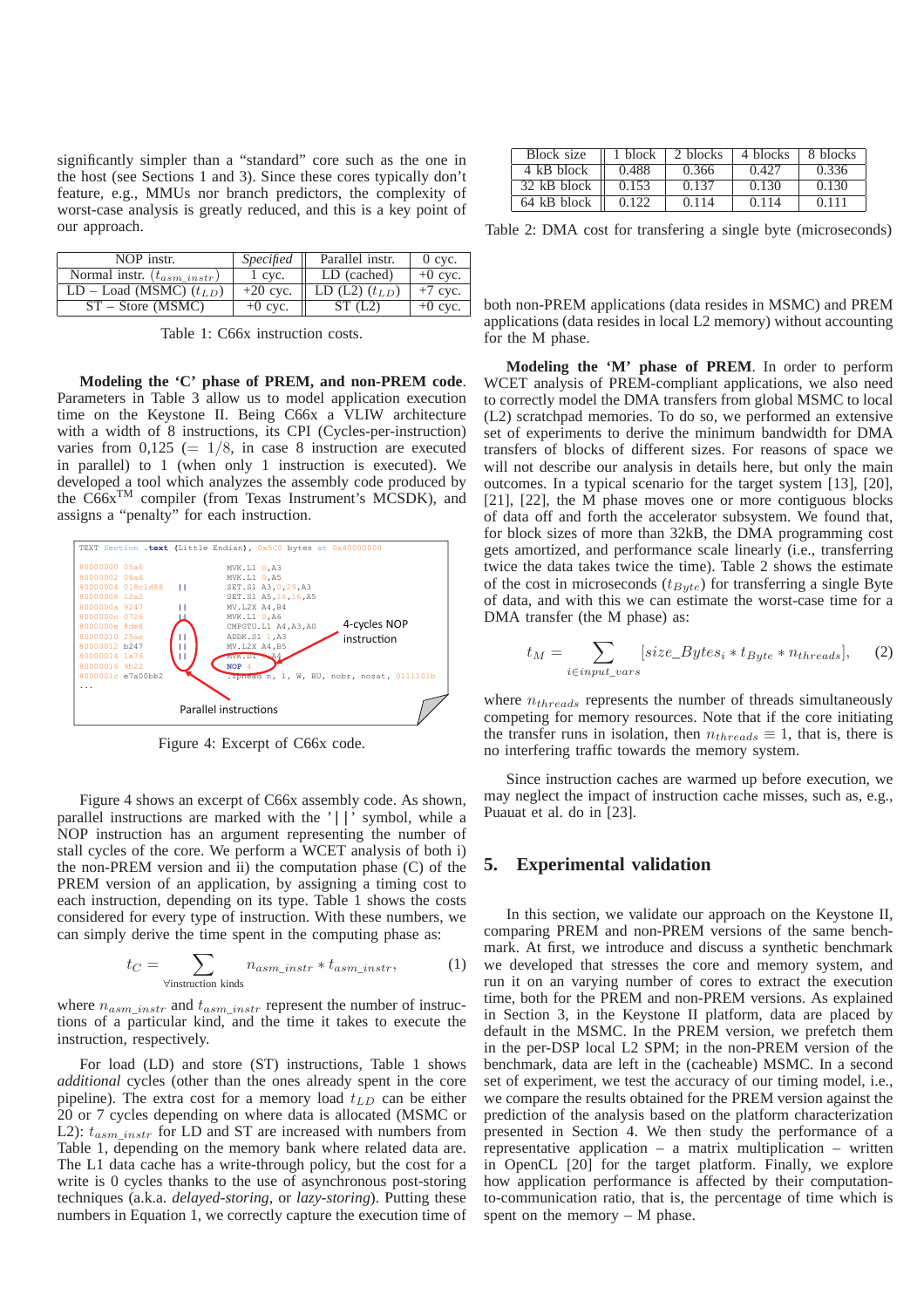| Core frequency                         | 1GHz | Cycles-per-instruction (CPI)          | $0.125 - 1$ |
|----------------------------------------|------|---------------------------------------|-------------|
| L1 D\$ size                            | 32kB | L <sub>2</sub> mem size               | 256kB       |
| $\overline{L2}$ mem write latency(cyc) |      | L <sub>2</sub> SPM read latency (cyc) |             |
| MSMC size                              | 1MB  | MSMC latency (cyc)                    |             |

Table 3: Keystone II experimental setup.

| # Cores/threads              |             |             |             |       |
|------------------------------|-------------|-------------|-------------|-------|
| No-PREM – Worst (Analytical) | 0.026       | 0.047       | 0.088       | 0.170 |
| PREM – Worst (Analytical)    | 0.010       | 0.014       | 0.022       | 0.038 |
| Speedup                      | $2.6\times$ | $3.4\times$ | $4.0\times$ |       |

Table 4: Analysis of the WCET of synthetic benchmark (microsec.)

#### **5.1.Synthetic Benchmark description**

We developed a synthetic benchmark which stresses the data memory by accessing an array in such a way it continuously causes cache misses. Figure 5 describes the job that is performed on each DSP. There is a global (shared) input\_array which is



Figure 5: Synthetic benchmark.

split in NUM\_THREADS parts of SIZE elements, and each thread copies (item-by-item) it into another array. In our experiments, *SIZE* is 32kB.

In a default program deployment scheme on the Keystone, input array resides in the MSMC, because the benchmark starts running on the host, which has no access to the local (L2 and L1) DSP memories. As explained in Section 3, this is due to memory space restrictions. With PREM, we move data to the L2 SPM by means of DMA transfers, and computation is performed locally. For the moment, we do not consider the writeback phase, i.e., output\_array always resides in the local L2 memory of the accelerator. The model can easily be enhanced to deal with it, as Alhammad et al. show in [24].

#### **5.2.Performance analysis of the synthetic benchmark**

Table 4 shows the estimated performance comparison of PREM and non-PREM version of the synthetic benchmark, with



Figure 6: Synthetic benchmark execution times (both Analytical and Experimental)

the number of threads varying from 1 to 8 (each threads runs on a dedicated DSP core). It also shows how performance of PREM scales better with the number of threads. Times are in microseconds, and correspond to the WCET as derived from our analytical model in Section 4. They show that PREM outperforms non-PREM by more than  $4\times$ , for 8 parallel threads. This impressive result mainly descends from the tremendous memory bandwidth of DMA burst transfers (128B wide bursts) under PREM, when compared to the cache fill time (20 cycles for a 64B line) of the non-PREM model. This is particularly important in a typical real-time scenario, where parallel threads have different (fixed) priorities in accessing shared resources. Here, the worstcase performance of the PREM model corresponds to the **lowest priority thread** that suffers full memory interference from the memory phases of all other threads. With a memory-aware task mapping and scheduling algorithm in place<sup>3</sup>, it would be then possible to select which task to assign to this "unlucky" thread, reserving the **higher priority threads** for more timing sensitive tasks.

This is shown in the bottom lines of Figure 6: the line *"PREM-Best"* shows that under PREM, the highest priority thread never encounters memory interference, hence has a significantly smaller execution time than the low-priority "unlucky" thread previously mentioned, and that his performance do not significantly change when the number of concurrent cores increases.

The most interesting result in Figure 6, however, is that the two topmost curves related to the prediction of our PREM analytical model and the actual results from experiments (*"PREM-Worst (Analytical)"* and *"PREM-Worst (Exp)"*) overlap almost perfectly. This means that our model is capable of correctly capturing the behavior of the synthetic benchmark, which, as explained, was explicitly written to simulate a scenario of high traffic towards the accelerator memory system. Table 5 shows

<sup>3.</sup> Designing a memory-aware scheduler is not the purpose of this work, nor it is dealing with recurring task models. However, this work indeed aims at providing the necessary system-level background to design such scheduling strategies as a next step of our research.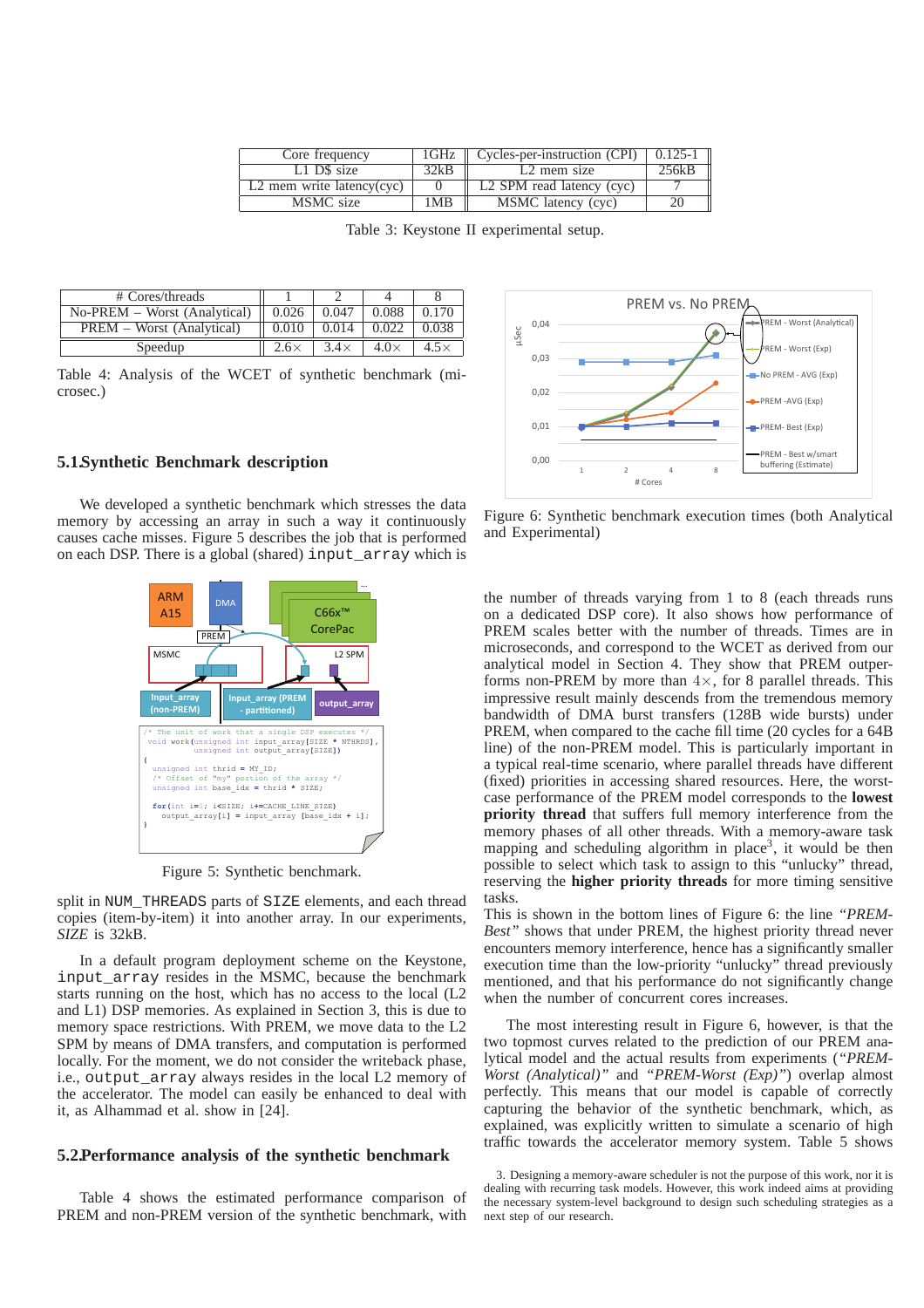| # Cores                                                                    |             |                   |       |
|----------------------------------------------------------------------------|-------------|-------------------|-------|
| Worst (Analytical)                                                         | $\pm 0.009$ | $0.013 \pm 0.021$ | 0.037 |
| Worst (Experimental) $\parallel$ 0.010 $\parallel$ 0.014 $\parallel$ 0.022 |             |                   | 0.038 |

Table 5: Synthetic bench: accuracy of the analytical model (microsec).

the absolute times (in microseconds), which are almost identical, besides an acceptable error due to measuring resolution and approximation. We show results for *"no-PREM - Worst"* only in Table 4 and not in Figure 6 because they would harness the scale – hence the readability – of the plot.

Figure 6 also shows the experimental results for the average (*AVG*) execution times i.e., the sum of the experimentally measured execution times of all threads divided by the number of threads. Somewhat surprisingly, also these results show the PREM curves outperforming the non-PREM ones, even if by a smaller factor that decreases with the number of threads.

**Boosting up the performance of PREM**. A potential issue in any prefetch-based technique is that, if explicit (DMA) data transfers are not carefully dimensioned and managed, one may end up in prefetching a larger amount of data than needed. This potentially causes an increase in the average execution time due to the initial latency of the memory phase, especially when the number of threads increases (remember that concurrent memory phases are sequentialized, under PREM). However, this effect can be significantly reduced by means of double buffering techniques [25], which enables overlapping of memory – M and computation – C phases of two consecutive tasks. When the first memory phase finishes, the running task can immediately start the computational phase, while the next task starts its memory phase, and so on. If these M–C phases are properly dimensioned, and if the application allows it, it is therefore possible to "hide" all of the data accesses. The bottom black line in Figure 6 (*"PREM - Best w/smart buffering"* ) shows the performance *estimate* of the highest-priority thread, when memory latencies of the M phase are completely hidden using smart buffering techniques. The difference between the two lowermost lines shows how being able to "hide" data transfers, e.g., with double buffering, potentially further improves performance, here by a factor of  $\approx 2 \times$ , even for "privileged", high-priority threads, and does not vary increasing the number of threads.

#### **5.3.Matrix multiplication**

We choose the matrix multiplication as a "real" application testbed for our approach. We modified according to PREM the code of the *matmpy* benchmark that comes with the Keystone SDK provided by Texas Instruments. This code is written in OpenCL [20]. In this application, one ARM core decomposes the output matrix into sub-matrices, and offloads the computation of the sub-matrices to the DSP cores. We use the full set of 8 DSPs (8 parallel threads). Figure 7 shows the partitioning of application in small identical parallel tasks, which in OpenCL are called *work-items*.

The version of the application written by TI employs data prefetching to boost performance: input data is moved into the L2 memory, but in a non-PREM fashion, that is, the access to the (shared) DMA resource is not mediated, and parallel threads concurrently access it. We thus explore three different versions of the application:

1) NO-PREFETCH – a "naive" version with no prefetching, where the three matrices reside in MSMC (which is the default placement of the OpenCL data buffers in Keystone II);

2) PREFETCH – the "original" version, where prefetch is used to increase data locality, but not following the PREM model, and 3) PREM – a version which follows the PREM model, i.e., where the parallel threads lock the DMA resource during the whole M phase, which is performed at the beginning of each OpenCL work-item.

Figure 8 shows the performance (in seconds) an OpenCL work-item for each of the three versions, when run on Keystone II. It shows performance for the average, best (highest priority thread) and worst (lowest priority thread) case. Results show that prefetching data improves performance by  $\approx 8 \times$ , and PREM gives an additional  $\approx +20\%$  improvement. The excellent performance gain of the prefetch-based versions is due to the reduction of cache trashing: each matrix occupies 256kB, while L1 data caches of DSP cores are only 32kB, causing a high number of cache misses. By increasing data locality in the prefetch version (hence, also under PREM) we mitigate this effect. We easily demonstrate this re-running the benchmark with matrices of size down to 4kB, which entirely fit in the cache. Figure 10 shows that no-prefetch and prefetch versions perform almost identically for matrices smaller than 64kB.

Figure 9 shows our WCET prediction for *matmpy*, and the corresponding experimental values. WCET is improved by a factor of  $\approx 2 \times$  using prefetch, and that PREM outperforms the prefetch-based version by  $\approx 3 \times$ . Thorough readers might have noted than the difference between the prediction and the actual (*EXPerimental*) numbers is higher than for the synthetic benchmark. The reason is that, *matmpy* is not explicitly designed to stress the memory system, hence the WCET is not likely to appear even with a high number of experiments, such as it happens with the synthetic benchmark <sup>4</sup>.

# **5.4.Performance as a function of Memory Ratio**

In this section, we show the **expected** worst-case performance on the target platform for generic PREM-compliant applications characterized by a given *memory ratio (MR)*, defined as the total number of cycles spent in the M phase, divided by the total number of cycles of the application, when run in isolation:

$$
MR_{PREM} = \frac{t_M}{(t_M + t_C)}
$$
 (3)

Besides the application code itself, the memory ratio of a PREM-compliant application depends of multiple factors, such as memory latencies, DMA bandwidth, type of processor, compiler optimizations, etc.

The C66x core has a 10-stage pipeline, where a memory operation takes at least 4 cycles to execute (memory access results are fetched 4 stages "after" the address is emitted). In case there is not enough instruction-level parallelism to exploit in the source code, the compiler inserts 4 NOPs to meet this constraint. Hence, considering a 7-cycles latency for the L2 memory (see Table 1), under PREM each DSP has a maximum MR of:

<sup>4.</sup> Several existing tools could be used that adopt the "Implicit Path Enumeration Technique" [26]. Note that, also profile-based and probabilistic approaches [27] are recently gaining attention and trust in soft real-time domains, but this is an orthogonal (yet, nowadays, "hot") research direction, and it's out of the scope of this paper.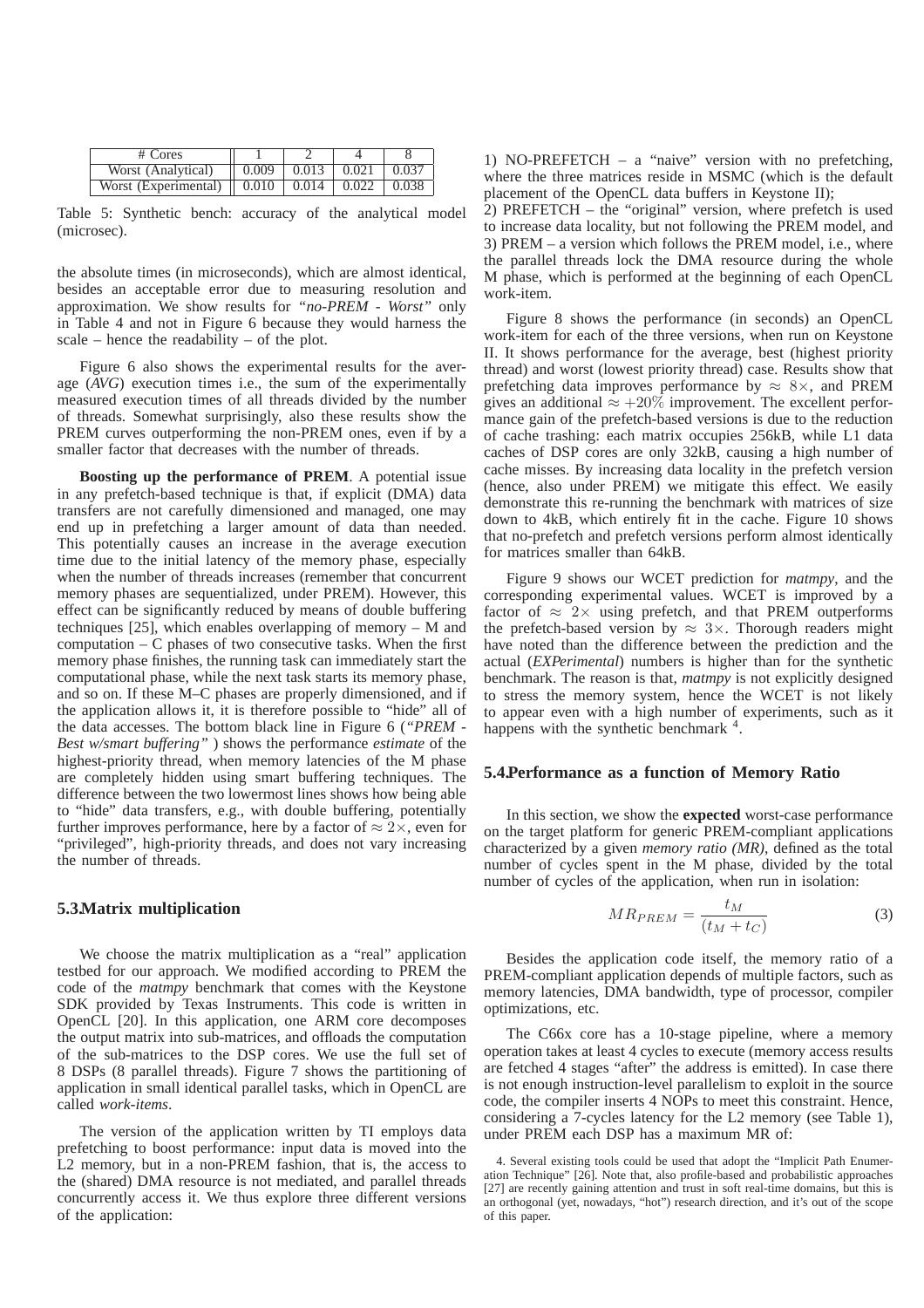



Figure 8: Matmpy: no-prefetch vs. prefetch vs. PREM.

NO PREFETCH PREFETCH PREM

**Contract Contract** 

0

Time (Sec)



Figure 9: Matmpy performance analytical model.



Figure 10: Performance scaling w/ matrix size.

$$
MR_{KeystoneII} = \frac{7}{(7+4)} = 0.63\tag{4}
$$

According to our profiling tool, the considered synthetic benchmark has a memory ratio MRsbench of 0.44, and *matmpy* has a memory ratio  $MR_{matmpy}$  of 0.56.

a a s

Figure 11 shows how the PREM performance deteriorates for different memory ratios and an increasing number of threads, according to our timing model. All times are normalized to the case where a single DSP runs in isolation. From the bottom to the top, we study performance degradation from a minimum *MR* of 0.1 (out of 10 execution cycles, 1 is spent accessing the memory) representing a computational-intensive application, to the maximum achievable on Keystone II ( $MR_{Kevstone} = 0.63$ ).

Increasing the number of cores has a different impact on the WCET depending on the memory ratio. In particular, an increment in the WCET of ∼ 2× and ∼ 5× is predicted for the most computational-intensive and memory-intensive cases, respectively, with eight DSP cores.

# **6. Conclusions and future work**

Future computing systems will run on heterogeneous platforms, featuring many-core accelerators. Unfortunately, the complexity of worst-case timing analysis on these architectures prevents their adoption in the real-time domain due to pessimistic and over-conservative WCET predictions.

This paper explored the applicability of the PRedictable Execution Model (PREM) to embedded many-core accelerators with explicitly shared memories. This paper shows that PREM is



Figure 11: Modeled PREM performance in the Keystone II.

effective in guaranteeing timing predictability in a representative embedded heterogeneous platform, with an order-of-magnitude speedup compared to classical, non-PREM approaches. We modeled the main components that influence the worst-case execution times of the parallel tasks running on the considered multi-core system, and estimate how the performance varies depending on the number of cores and the memory to computation ratio. Results validate the effectiveness of the PREM execution model when adopted on a representative multi-core architecture, as well as the accuracy of the proposed timing model. This work provides us with the basics and necessary model to develop smart scheduling strategies for PREM-compliant applications executing upon next